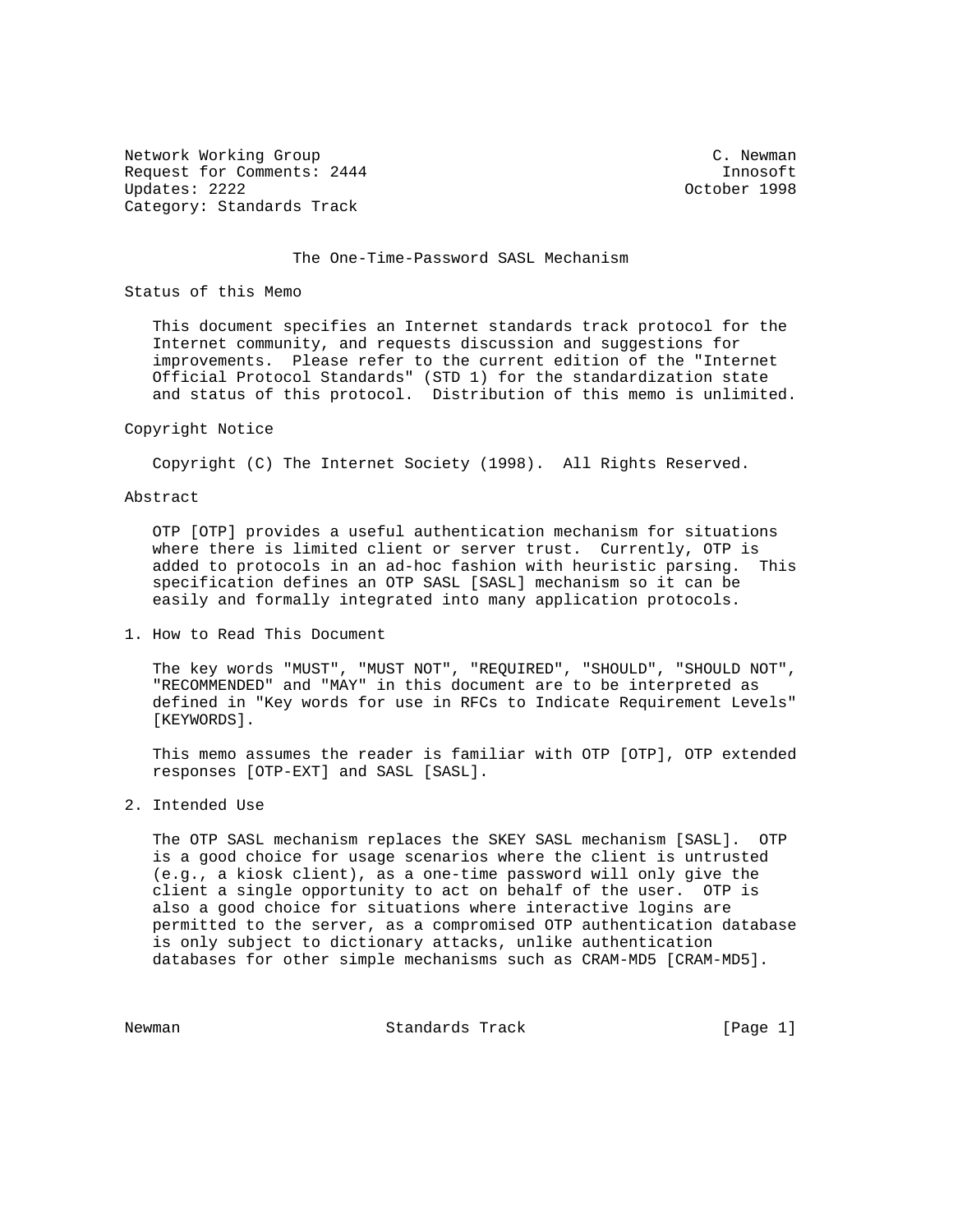It is important to note that each use of the OTP mechanism causes the authentication database entry for a user to be updated.

 This SASL mechanism provides a formal way to integrate OTP into SASL-enabled protocols including IMAP [IMAP4], ACAP [ACAP], POP3 [POP-AUTH] and LDAPv3 [LDAPv3].

3. Profiling OTP for SASL

 OTP [OTP] and OTP extended responses [OTP-EXT] offer a number of options. However, for authentication to succeed, the client and server need compatible option sets. This specification defines a single SASL mechanism: OTP. The following rules apply to this mechanism:

- o The extended response syntax MUST be used.
- o Servers MUST support the following four OTP extended responses: "hex", "word", "init-hex" and "init-word". Servers MUST support the "word" and "init-word" responses for the standard dictionary and SHOULD support alternate dictionaries. Servers MUST NOT require use of any additional OTP extensions or options.
- o Clients SHOULD support display of the OTP challenge to the user and entry of an OTP in multi-word format. Clients MAY also support direct entry of the pass phrase and compute the "hex" or "word" response.
- o Clients MUST indicate when authentication fails due to the sequence number getting too low and SHOULD offer the user the option to reset the sequence using the "init-hex" or "init-word" response.

 Support for the MD5 algorithm is REQUIRED, and support for the SHA1 algorithm is RECOMMENDED.

4. OTP Authentication Mechanism

The mechanism does not provide any security layer.

 The client begins by sending a message to the server containing the following two pieces of information.

 (1) An authorization identity. When the empty string is used, this defaults to the authentication identity. This is used by system administrators or proxy servers to login with a different user identity. This field may be up to 255 octets and is terminated by a NUL (0) octet. US-ASCII printable characters are preferred, although

Newman **Standards Track** [Page 2]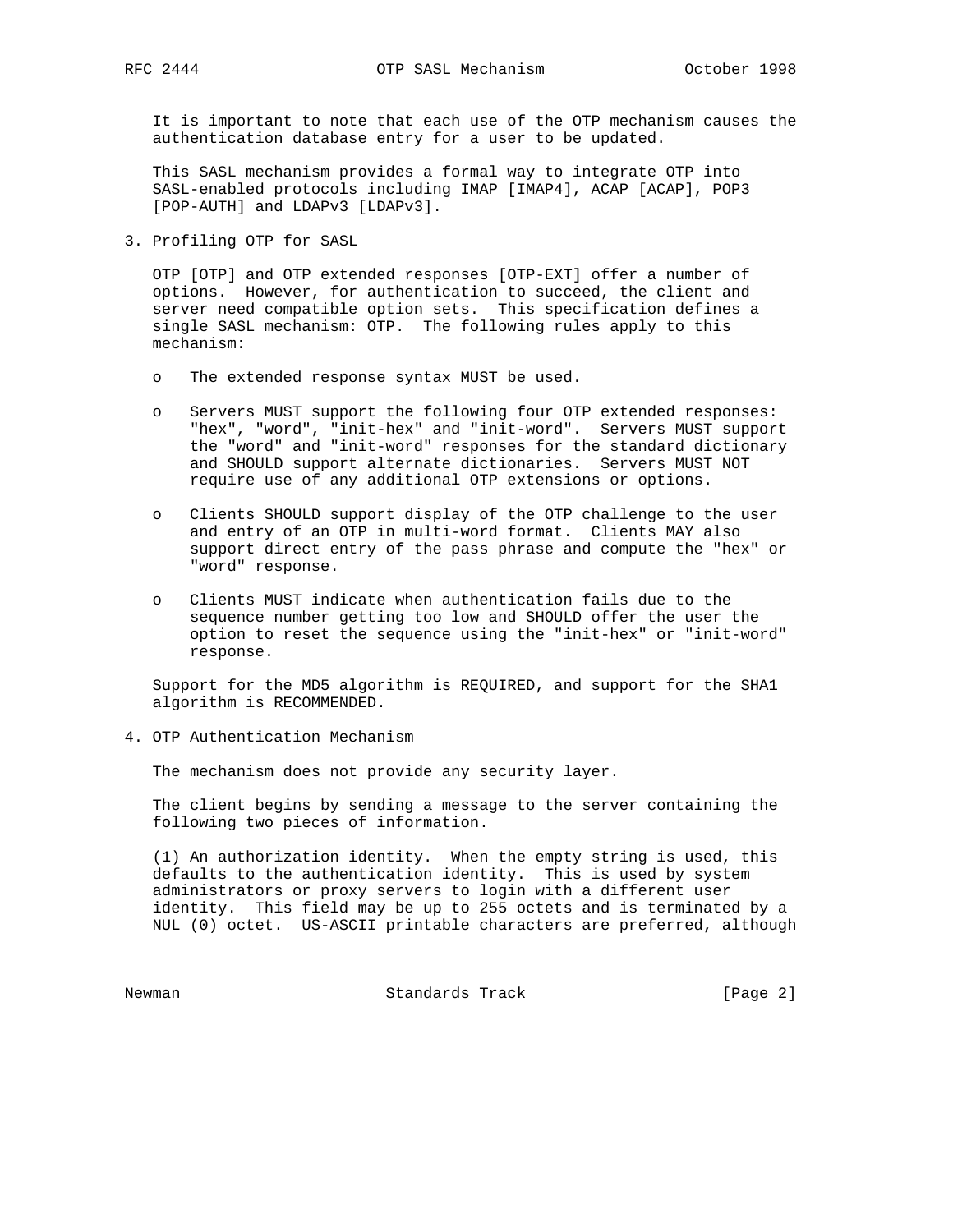UTF-8 [UTF-8] printable characters are permitted to support international names. Use of character sets other than US-ASCII and UTF-8 is forbidden.

 (2) An authentication identity. The identity whose pass phrase will be used. This field may be up to 255 octets. US-ASCII printable characters are preferred, although UTF-8 [UTF-8] printable characters are permitted to support international names. Use of character sets other than US-ASCII and UTF-8 is forbidden.

 The server responds by sending a message containing the OTP challenge as described in OTP [OTP] and OTP extended responses [OTP-EXT].

 If a client sees an unknown hash algorithm name it will not be able to process a pass phrase input by the user. In this situation the client MAY prompt for the six-word format, issue the cancel sequence as specified by the SASL profile for the protocol in use and try a different SASL mechanism, or close the connection and refuse to authenticate. As a result of this behavior, a server is restricted to one OTP hash algorithm per user.

 On success, the client generates an extended response in the "hex", "word", "init-hex" or "init-word" format. The client is not required to terminate the response with a space or a newline and SHOULD NOT include unnecessary whitespace.

 Servers MUST tolerate input of arbitrary length, but MAY fail the authentication if the length of client input exceeds reasonable size.

5. Examples

 In these example, "C:" represents lines sent from the client to the server and "S:" represents lines sent from the server to the client. The user name is "tim" and no authorization identity is provided. The "<NUL>" below represents an ASCII NUL octet.

 The following is an example of the OTP mechanism using the ACAP [ACAP] profile of SASL. The pass phrase used in this example is: This is a test.

> C: a001 AUTHENTICATE "OTP" {4} C: <NUL>tim S: + "otp-md5 499 ke1234 ext" C: "hex:5bf075d9959d036f" S: a001 OK "AUTHENTICATE completed"

Newman **Standards Track** [Page 3]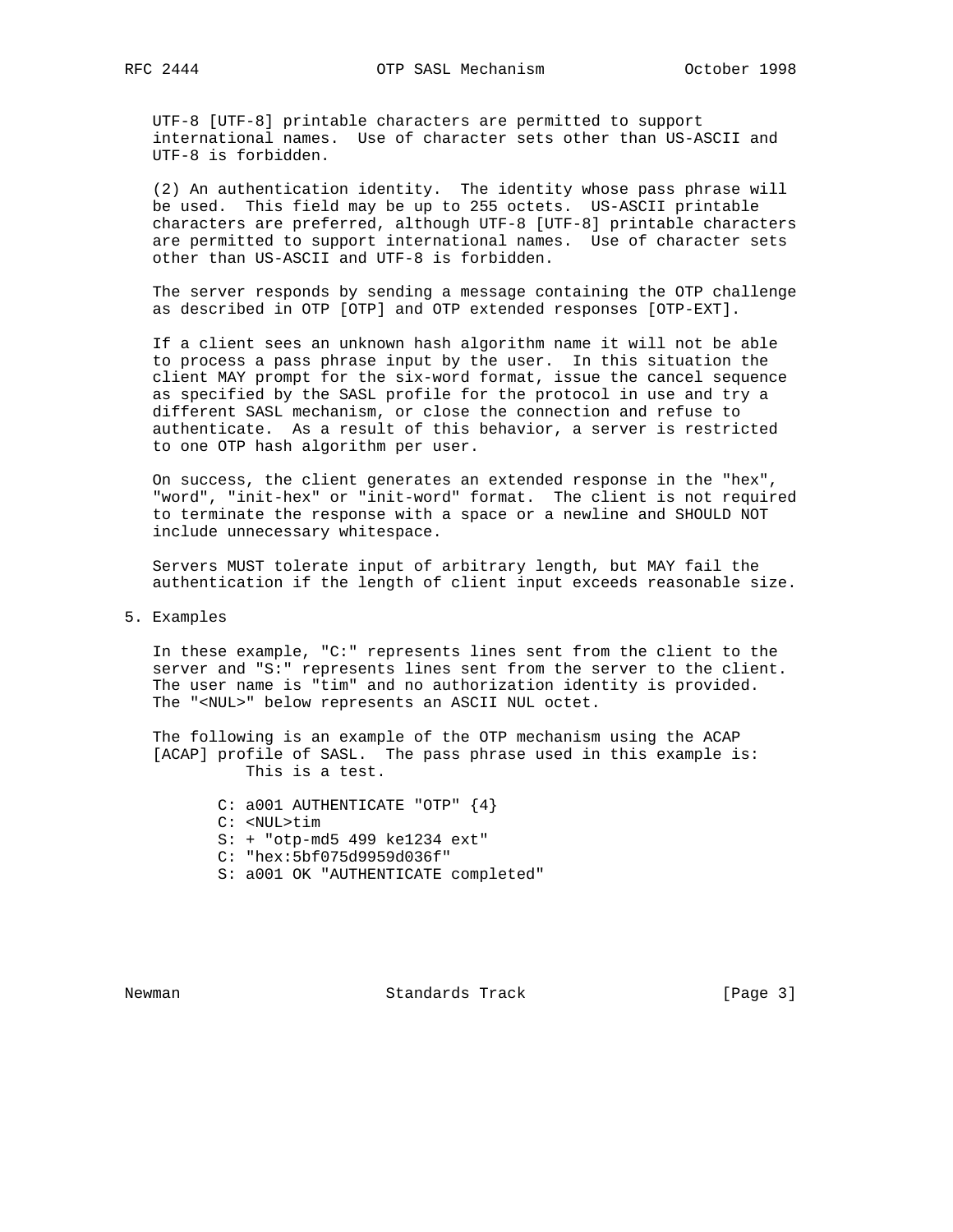Here is the same example using the six-words response: C: a001 AUTHENTICATE "OTP" {4} C: <NUL>tim S: + "otp-md5 499 ke1234 ext" C: "word:BOND FOGY DRAB NE RISE MART" S: a001 OK "AUTHENTICATE completed" Here is the same example using the OTP-SHA1 mechanism: C: a001 AUTHENTICATE "OTP" {4} C: <NUL>tim S: + "otp-sha1 499 ke1234 ext" C: "hex:c90fc02cc488df5e" S: a001 OK "AUTHENTICATE completed" Here is the same example with the init-hex extended response C: a001 AUTHENTICATE "OTP" {4} C: <NUL>tim S: + "otp-md5 499 ke1234 ext" C: "init-hex:5bf075d9959d036f:md5 499 ke1235:3712dcb4aa5316c1" S: a001 OK "OTP sequence reset, authentication complete" The following is an example of the OTP mechanism using the IMAP [IMAP4] profile of SASL. The pass phrase used in this example is: this is a test C: a001 AUTHENTICATE OTP  $S: +$  C: AHRpbQ== S: + b3RwLW1kNSAxMjMga2UxMjM0IGV4dA== C: aGV4OjExZDRjMTQ3ZTIyN2MxZjE=

S: a001 OK AUTHENTICATE completed

 Note that the lack of an initial client response and the base64 encoding are characteristics of the IMAP profile of SASL. The server challenge is "otp-md5 123 ke1234 ext" and the client response is "hex:11d4c147e227c1f1".

6. Security Considerations

 This specification introduces no security considerations beyond those those described in SASL [SASL], OTP [OTP] and OTP extended responses [OTP-EXT]. A brief summary of these considerations follows:

 This mechanism does not provide session privacy, server authentication or protection from active attacks.

Newman **Standards Track Example 1** [Page 4]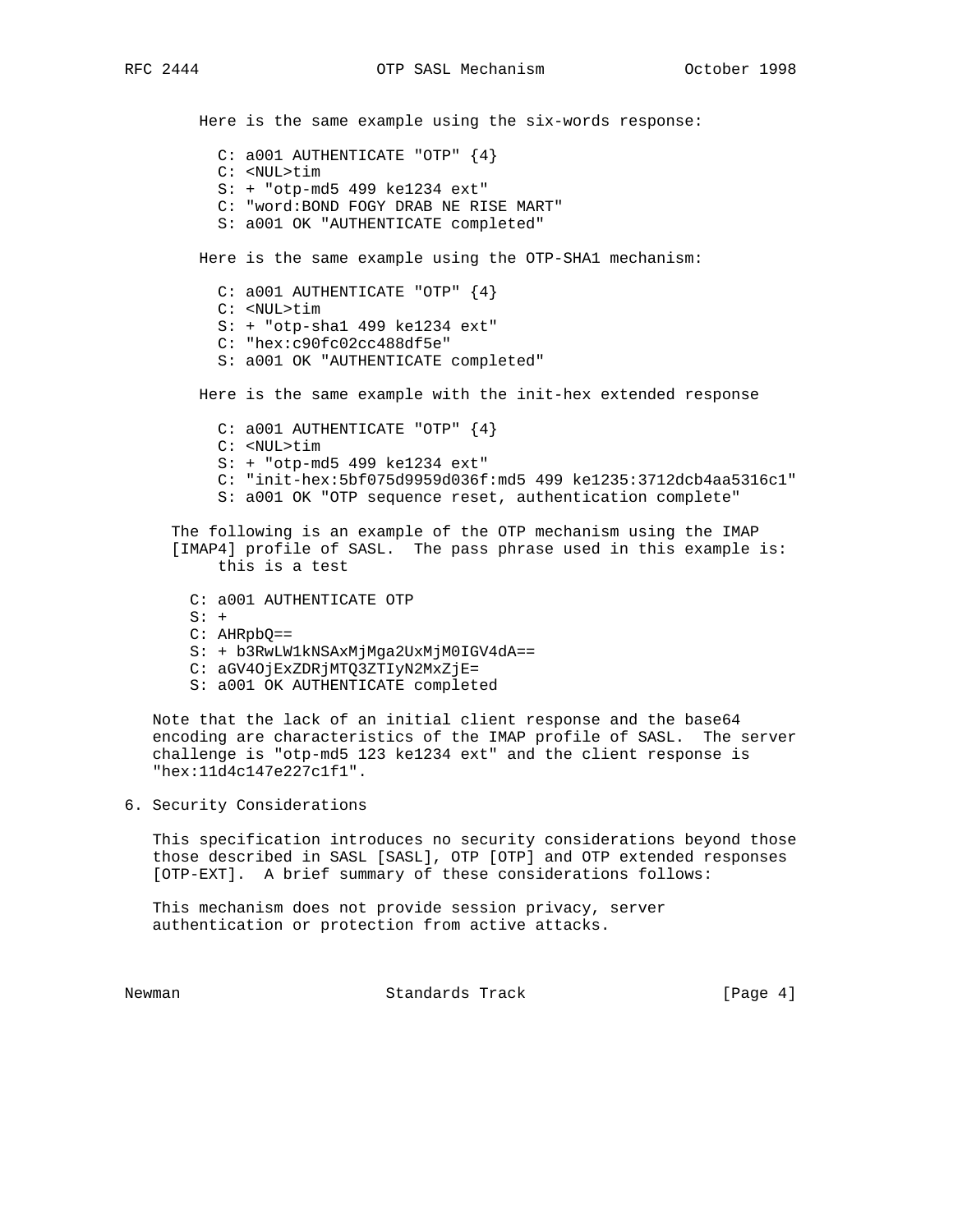This mechanism is subject to passive dictionary attacks. The severity of this attack can be reduced by choosing pass phrases well.

 The server authentication database necessary for use with OTP need not be plaintext-equivalent.

Server implementations MUST protect against the race attack [OTP].

7. Multinational Considerations

 As remote access is a crucial service, users are encouraged to restrict user names and pass phrases to the US-ASCII character set. However, if characters outside the US-ASCII chracter set are used in user names and pass phrases, then they are interpreted according to UTF-8 [UTF-8].

 Server support for alternate dictionaries is strongly RECOMMENDED to permit use of the six-word format with non-English words.

8. IANA Considerations

Here is the registration template for the OTP SASL mechanism:

 SASL mechanism name: OTP Security Considerations: See section 6 of this memo Published specification: this memo Person & email address to contact for futher information: see author's address section below Intended usage: COMMON Author/Change controller: see author's address section below

 This memo also amends the SKEY SASL mechanism registration [SASL] by changing its intended usage to OBSOLETE.

- 9. References
	- [ACAP] Newman, C. and J. Myers, "ACAP -- Application Configuration Access Protocol", RFC 2244, November 1997.
	- [CRAM-MD5] Klensin, J., Catoe, R. and P. Krumviede, "IMAP/POP AUTHorize Extension for Simple Challenge/Response", RFC 2195, September 1997.
	- [IMAP4] Crispin, M., "Internet Message Access Protocol Version 4rev1", RFC 2060, December 1996.
	- [KEYWORDS] Bradner, S., "Key words for use in RFCs to Indicate Requirement Levels", BCP 14, RFC 2119, March 1997.

Newman **Standards Track** [Page 5]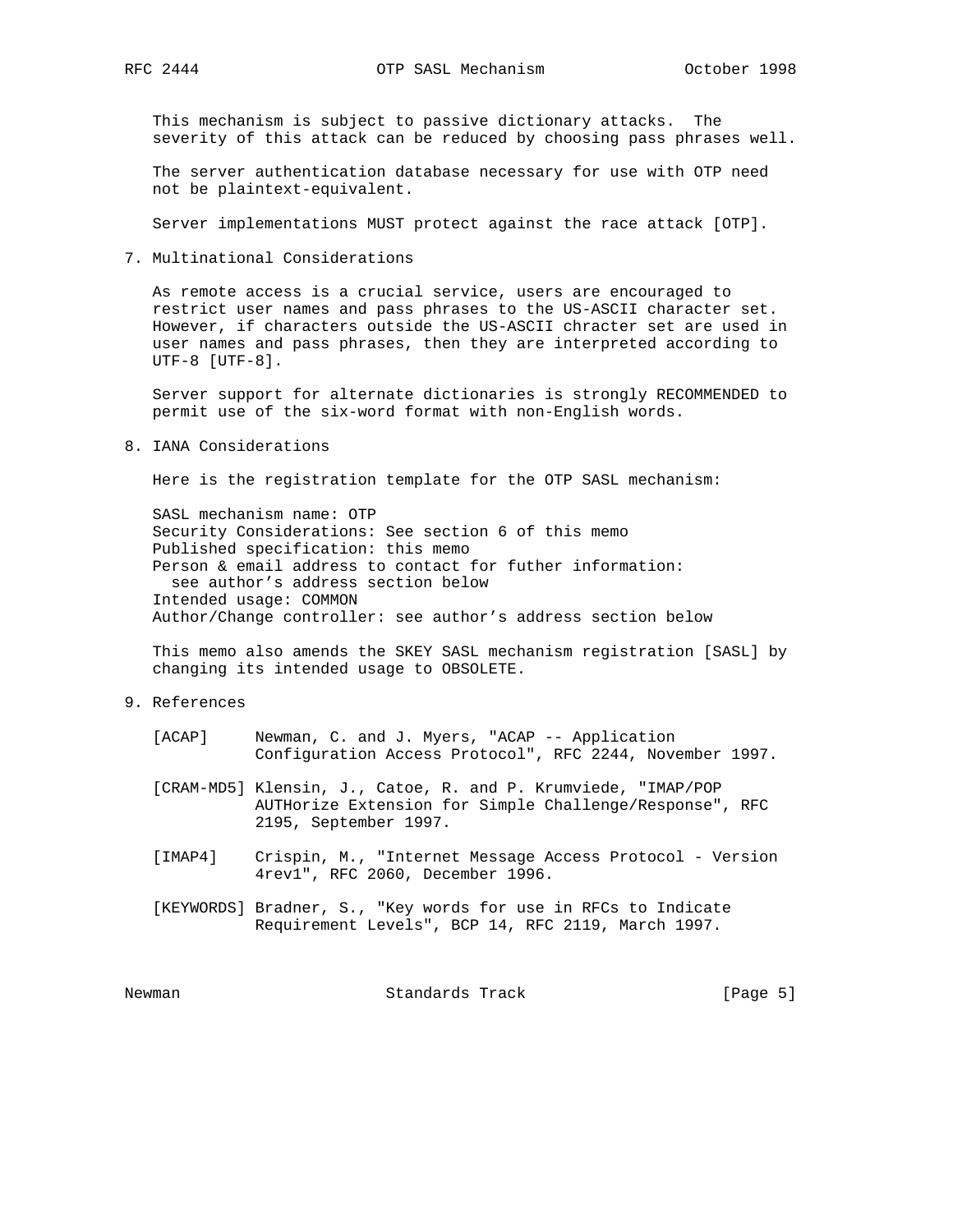- [LDAPv3] Wahl, M., Howes, T. and S. Kille, "Lightweight Directory Access Protocol (v3)", RFC 2251, December 1997.
- [MD5] Rivest, R., "The MD5 Message Digest Algorithm", RFC 1321, April 1992.
- [OTP] Haller, N., Metz, C., Nesser, P. and M. Straw, "A One-Time Password System", RFC 2289, February 1998.
- [OTP-EXT] Metz, C., "OTP Extended Responses", RFC 2243, November 1997.
- [POP-AUTH] Myers, J., "POP3 AUTHentication command", RFC 1734, December 1994.
- [SASL] Myers, J., "Simple Authentication and Security Layer (SASL)", RFC 2222, October 1997.
- [UTF-8] Yergeau, F., "UTF-8, a transformation format of ISO 10646", RFC 2279, January 1998.

10. Author's Address

 Chris Newman Innosoft International, Inc. 1050 Lakes Drive West Covina, CA 91790 USA

EMail: chris.newman@innosoft.com

Newman **Standards Track** [Page 6]